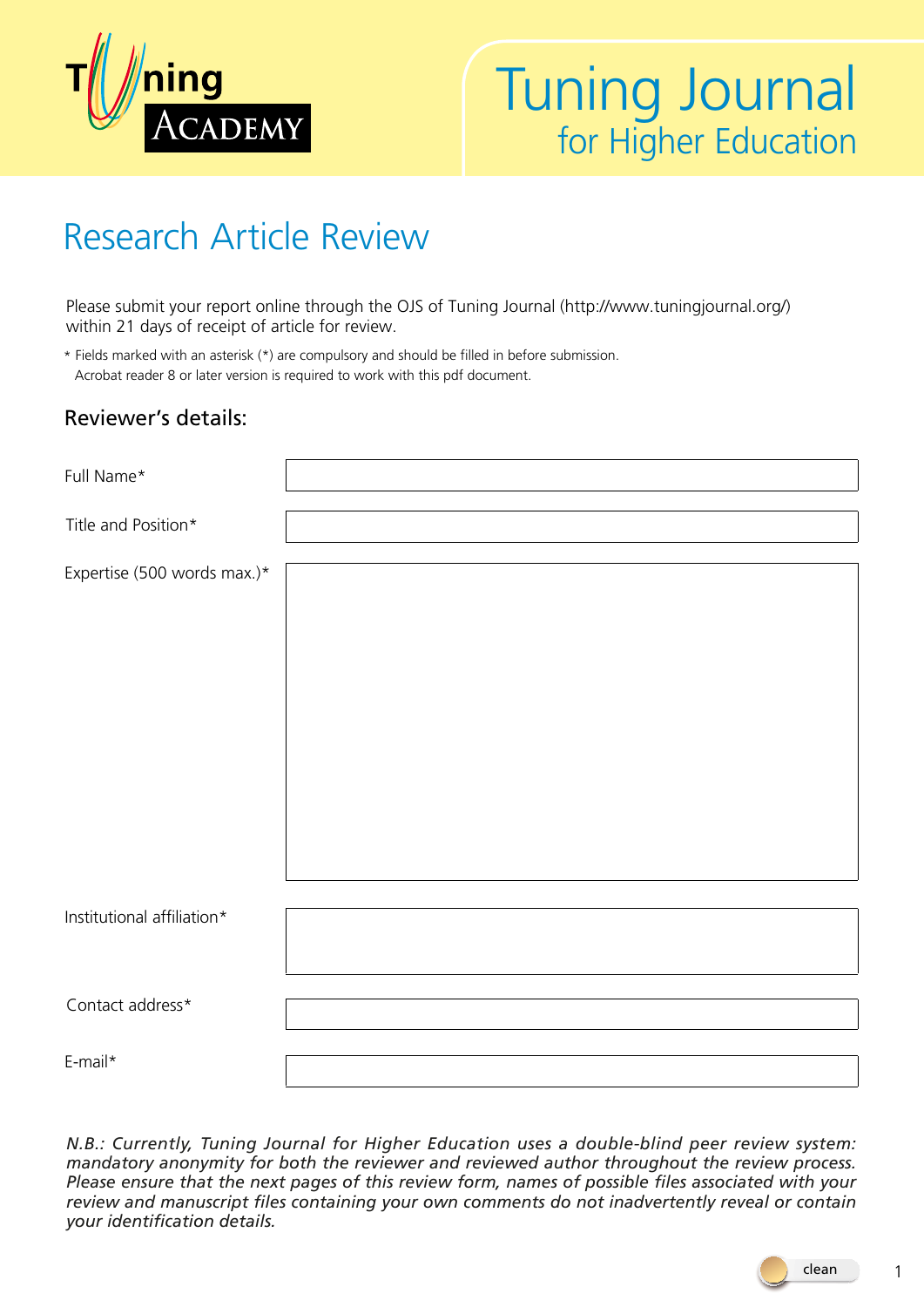

### Research Article Review

Title\*

### Recommendation

#### SECTION A: GENERAL SUITABILITY FOR TJHE

Will this paper appeal to a broad audience?\*

| Yes. | No |
|------|----|
|------|----|

#### Why?

| .                                                                                                 |
|---------------------------------------------------------------------------------------------------|
|                                                                                                   |
| Is the subject of international rather than parochial interest?*<br>Yes<br><b>No</b>              |
| Is the title short and to the point?*<br>Yes<br><b>No</b>                                         |
| Is the abstract succinct and suitable?*<br>Yes<br>No                                              |
| Are the keywords sufficient and suitable?*<br>Yes<br><b>No</b>                                    |
| <b>SECTION B: DETAILED REVIEW</b>                                                                 |
| Does the paper represent a significant advance in theory or knowledge?*<br><b>No</b><br>Yes       |
| Are the interpretations and conclusions sound and justified by the evidence?*<br>Yes<br><b>No</b> |
| To your knowledge, has any of the material been published previously?*<br>Yes<br><b>No</b>        |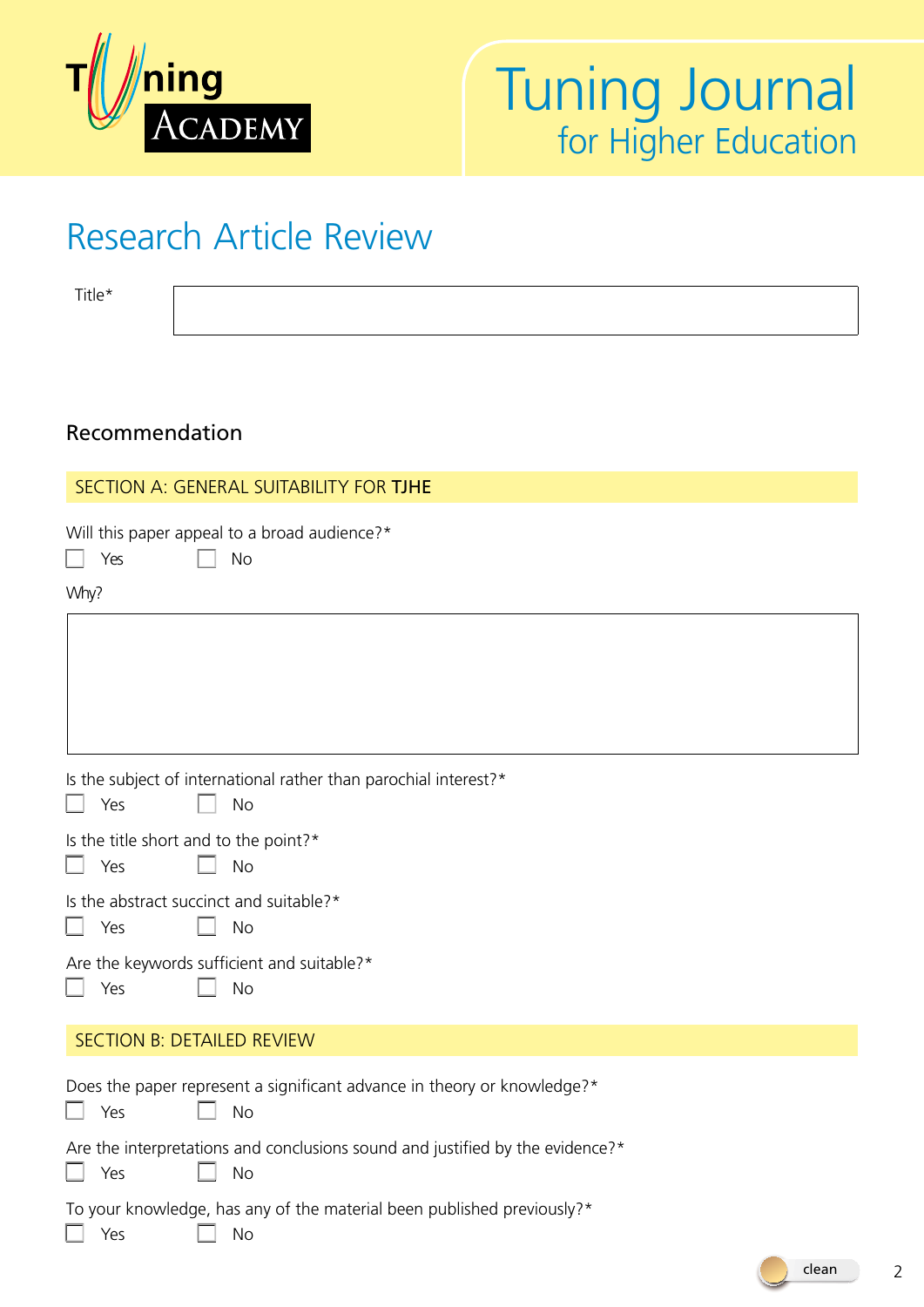

| Does the paper contain any expression liable to give offence?*<br><b>No</b><br>Yes                           |
|--------------------------------------------------------------------------------------------------------------|
| In your opinion, will the paper be cited?*<br>Often<br>Occasionally<br>Never                                 |
| Is the text clear and well written?*<br>Yes<br>No                                                            |
| Would the text be better shortened?*<br>Yes<br>No                                                            |
| Could complex tables or detailed data be 'published' separately as Supplementary Files?*<br>Yes<br><b>No</b> |
| Are the illustrations clear, well presented and suitable for reduction?*<br>Not relevant<br>Yes<br><b>No</b> |
| Are all the figures relevant and essential?*<br><b>No</b><br>Yes<br>Not relevant                             |
| Are all the tables relevant and essential?*<br>Yes<br>Not relevant<br>No                                     |
| Are all the references necessary and updated?*<br>Yes<br>No                                                  |
| Comments for author(s) suggesting how, if necessary, the paper should be revised.                            |
|                                                                                                              |
|                                                                                                              |

Reviewer's recommendation (please indicate your overall assessment of the paper) by selecting one of the recommendations below:\*

| Accept Submission   | $\Box$ Revisions Required |
|---------------------|---------------------------|
| Resubmit for Review | Decline Submission        |

Date:

Review Attachments: please list any attachments (annotated PDF, etc.) below. Please ensure that the names of any attachments and comments therein do not inadvertently reveal or contain your identification details.